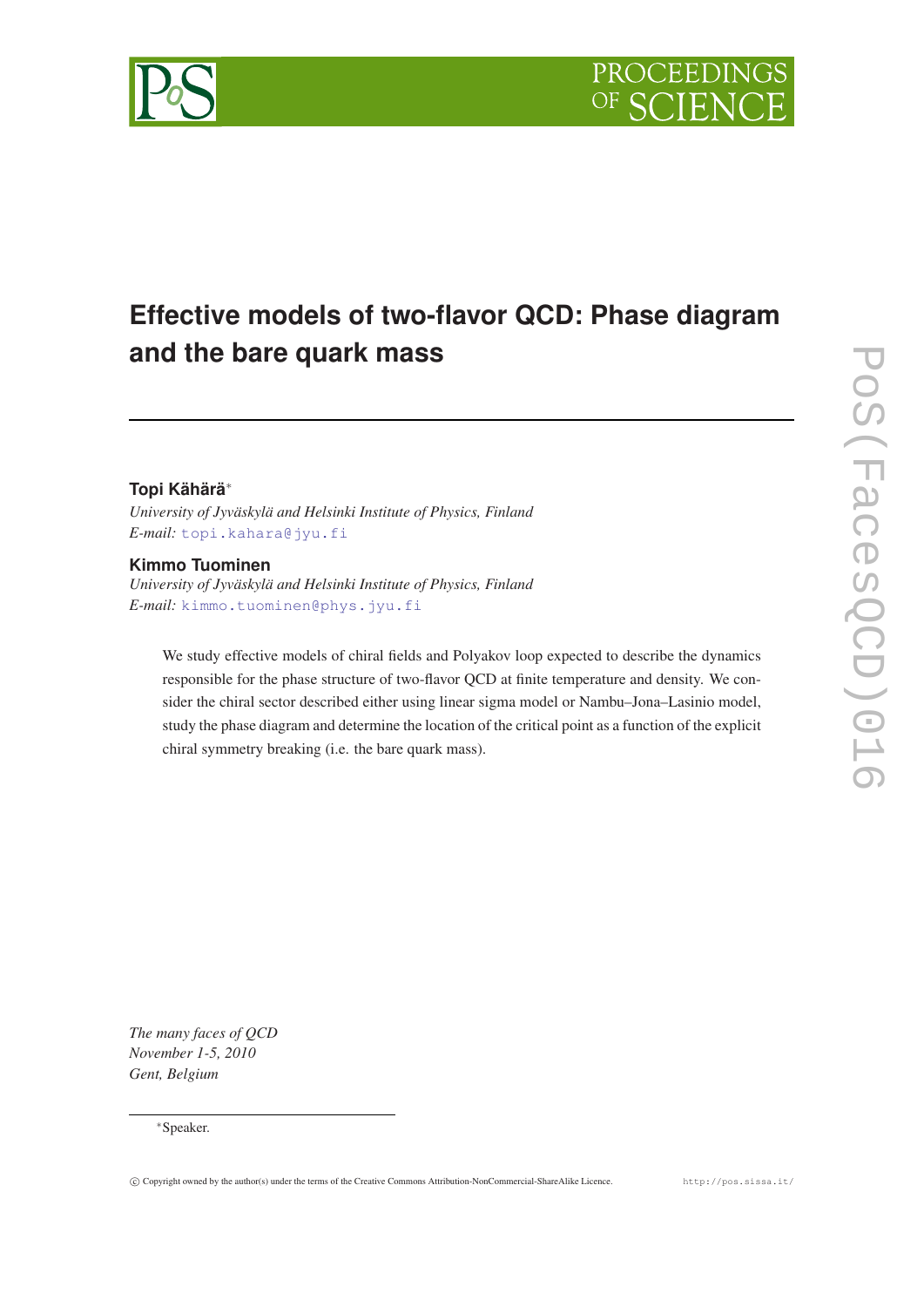# 1. Introduction

Hadronic matter undergoes a phase transition from hadronic matter into a partonic matter at high temperatures or densities. To predict the equation of state, study the existence of possible critical point(s) in the  $(T, \mu)$ – phase diagram and the properties of the phase transitions presents a theoretical challenge on studies based on the fundamental theory of strong interactions, QCD. To obtain some insight into the QCD dynamics of quarks in the nonperturbative domains, models like the Nambu–Jona–Lasinio (NJL) model have been developed. These models are based on the chiral symmetry of light quarks.

Based on generic effective theory methods, identification of relevant degrees of freedom and symmetries, effective models able to account for the two most important features of QCD, deconfinement and chiral symmetry breaking, the effective models featuring both chiral and Polyakov loop degrees of freedom have been developed and studied [[1](#page-8-0), [2](#page-8-0)]. The chiral symmetry is effectively represented by a NJL model or linear sigma model (LSM), while the  $Z_3$  symmetry relevant for deconfinement in pure gauge theory is described by a mean field potential for Polyakov loop. The key role is played by interactions coupling these two sectors. In the limit of light quarks the dynamics are driven by the chiral degrees of freedom and the decrease in the chiral condensate as the temperature is increased results in increase of the Polyakov loop which in turn results in deconfinement and explains the coincidence of these two seemingly unrelated features to a single phase transition [\[3,](#page-8-0) [4](#page-8-0), [5,](#page-8-0) [6,](#page-8-0) [7](#page-9-0)]. On the other hand, if the current quark masses are taken large, chiral symmetry broken explicitly, the dynamics is close to that of pure gauge theory, i.e. dominated by the Polyakov loop. Nevertheless, at deconfimenent the interactions now lead to decrease in the chiral condensate and the two transitions again coincide. In real QCD approximate chiral symmetry is typically expected to play the dominant role.

## 2. The models

We consider side by side the Nambu–Jona–Lasinio (NJL) model and the linear sigma model (LSM) both extended with a lattice fitted potential for the Polyakov loop and an interaction between the Polyakov loop and the chiral sector. The resulting models are abbreviated PNJL and PLSM, respectively. The Lagrangians of the models are of the form

$$
\mathcal{L} = \mathcal{L}_{\text{chiral}} + \mathcal{L}_{\text{polyakov}} + \mathcal{L}_{\text{interaction}} \tag{2.1}
$$

and the only difference in the models is in the chiral sector provided by the NJL or LSM. The linear sigma model (LSM) consist of the sigma meson and the pions with their mutual interactions, and interactions with quarks. The NJL model on the other hand describes only quarks with an effective four-fermion interaction. Both models break the chiral symmetry explicitly. For the exact form of the chiral Lagrangians, see [[8](#page-9-0)].

The Polyakov loop is included to both models through the mean field potential

$$
U_{\ell} \equiv U(\ell, \ell^*, T) = T^4 \left( -\frac{b_2(T)}{2} |\ell|^2 - \frac{b_3}{6} (\ell^3 + \ell^{*3}) + \frac{b_4}{4} (|\ell|^2)^2 \right),\tag{2.2}
$$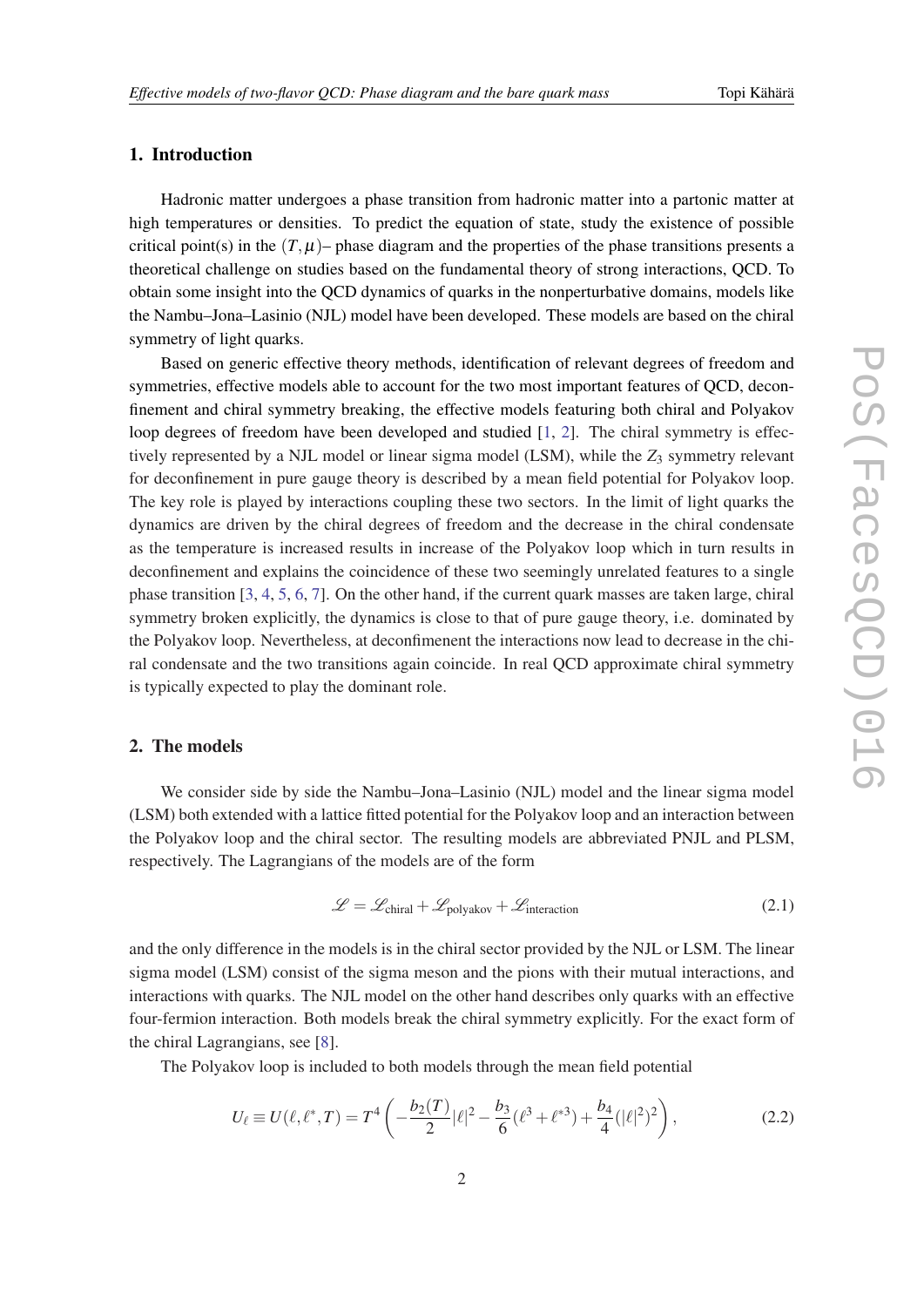<span id="page-2-0"></span>where

$$
b_2(T) = a_0 + a_1 \left(\frac{T_0}{T}\right) + a_2 \left(\frac{T_0}{T}\right)^2 + a_3 \left(\frac{T_0}{T}\right)^3, \tag{2.3}
$$

and the constants  $a_i, b_i$  are fixed to reproduce pure gauge theory thermodynamics with phase transition at  $T_0 = 270$  MeV; We adopt the values determined in [\[4\]](#page-8-0). Later we will introduce a  $\mu$ – dependence in the potential through the  $T_0$  parameter as done in [[9](#page-9-0)].

This study is done in the mean field approximation. For details, see [[8\]](#page-9-0). Here we simply state the grand potential

$$
\Omega = U_{\text{chiral}} + U_{\ell} + \Omega_{\bar{q}q} \tag{2.4}
$$

where the chiral potentials are

$$
U_{\text{chiral}} = \frac{\lambda^2}{4} \left( \left( \frac{M}{g} \right)^2 - v^2 \right)^2 - \frac{HM}{g}, \quad \text{for } \text{LSM} \tag{2.5}
$$

$$
U_{\text{chiral}} = \frac{(m_q - M)^2}{2G}, \quad \text{for NJL.} \tag{2.6}
$$

The constituent masses *M* are related to the  $\bar{q}q$  and  $\sigma$  expectation values throught the relations  $M = m_q - G\langle \bar{q}q \rangle$  in NJL and  $M = g\langle \sigma \rangle$  in LSM. The final term in (2.4) includes the interaction between the chiral and Polyakov loop  $\ell$  and is

$$
\Omega_{\bar{q}q} = -2N_f T \int \frac{d^3 p}{(2\pi)^3} \left( \ln \left[ 1 + 3(\ell + \ell^* e^{-(E-\mu)/T}) e^{-(E-\mu)/T} + e^{-3(E-\mu)/T} \right] \right. \\
\left. + \ln \left[ 1 + 3(\ell^* + \ell e^{-(E+\mu)/T}) e^{-(E+\mu)/T} + e^{-3(E+\mu)/T} \right] \right),
$$
\n(2.7)

where  $E = \sqrt{\vec{p}^2 + M^2}$  and *M* is the constituent mass of the model in question as defined above. The interaction potential  $\Omega_{\bar{q}q}$  includes also a vacuum term omitted from equation (2.7)

$$
\Omega_{\bar{q}q}^{vac} = -6N_f \int \frac{d^3 p}{(2\pi)^3} E\theta (\Lambda^2 - |\vec{p}|^2). \tag{2.8}
$$

This term is included as it is in the PNJL model and regulated by the cutoff  $\Lambda$ . In the PLSM case we instead use the renormalized form from [[11](#page-9-0)]

$$
\Omega_{\bar{q}q}^{reg} = -\frac{6}{8\pi^2} M^4 \ln\left(\frac{M}{\Lambda}\right),\tag{2.9}
$$

where the renormalization scale  $\Lambda$  is chosen to be the same as the cutoff in the PNJL case.

Note that in our works [[8](#page-9-0), [10](#page-9-0)] we neglected the fermion vacuum term in the PLSM case. In [[11\]](#page-9-0) it was observed that the inclusion of this vacuum term is needed to maintain the transition second order at the chiral limit as required by the  $O(4)$  universality class. The influence of the fermion vacuum term on the location of the critical point has also been suggested or studied in e.g. [[12,](#page-9-0) [13](#page-9-0), [14,](#page-9-0) [15\]](#page-9-0). In this work the main results for PLSM contain the vacuum term contribution.

At the physical pion mass the parameters of the models are fixed by the physical vacuum properties. The parameter values for both models at the physical pion mass and further details of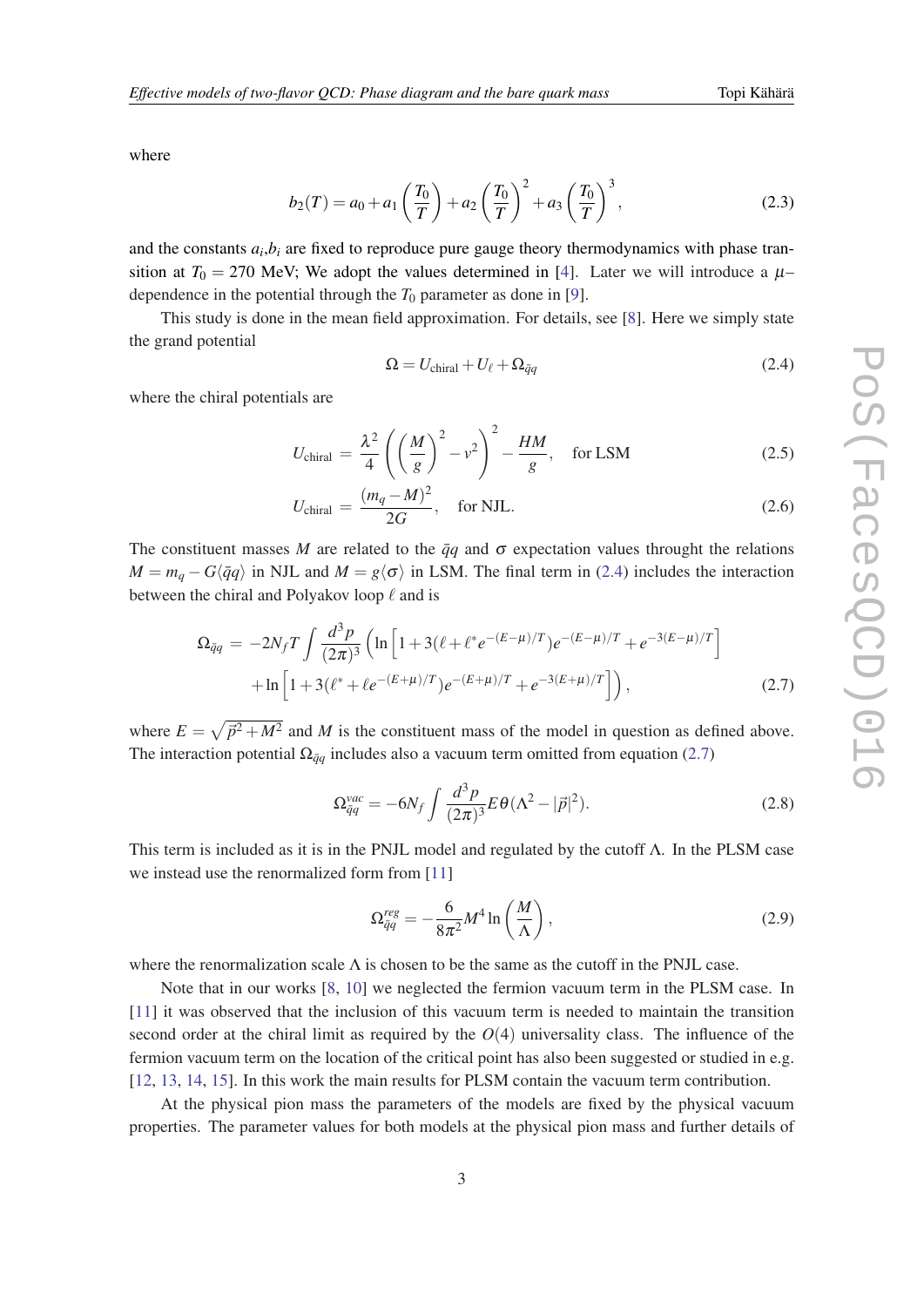the parameter fitting can be found in [\[16](#page-9-0)]. To explore the parameter space away from the physical pion mass we need a consistent way of setting the model parameters. In the PNJL model this is easy since the bare quark mass is a direct input parameter of the model and is directly responsible for the explicit chiral symmetry breaking. The PLSM case is a little more involved since the pion and sigma masses as well as the pion decay constant are independent input parameters which, however, should be connected with each other. To overcome this problem we use a lattice based parametrisition of the PLSM parameters that relates them with the bare quark mass *m<sup>q</sup>* making their consistent tuning and comparison with the PNJL model possible. This scheme was introduced in [[8](#page-9-0)] and slightly improved in [\[16](#page-9-0)]. We will not discuss it's details here. However, in Figure 1 the pion mass and decay constant are shown as functions of the bare quark mass, where the PLSM results correspond to the lattice fit.

The thermodynamics of the models are determined by solving the equations of motion for the order parameters,

$$
\frac{\partial \Omega}{\partial M} = 0, \quad \frac{\partial \Omega}{\partial \ell} = 0, \quad \frac{\partial \Omega}{\partial \ell^*} = 0,
$$
\n(2.10)

and then the pressure is given by evaluating the potential on the minimum,  $p = -\Omega(T,\mu)$ . We have chosen the constituent mass *M* as a basic variable since this most conveniently allows us to discuss both models simultaneously. It is also straightforward to write the results in terms of the condensates  $\langle \sigma \rangle$  and  $\langle \bar{q}q \rangle$  since these are linearly related to *M* in each case. At finite chemical potential the mean field potential  $\Omega$  is complex due to the Polyakov loops and minimizing such a potential is meaningless. A simple way to overcome this problem is to treat the Polyakov loop parameters  $\ell$  and  $\ell^*$  as independent real variables, which will be a sufficient approximation for our current analysis. Inaccuracies of this treatment as well as improved methods have been discussed for example in [\[5,](#page-8-0) [17\]](#page-9-0).



Figure 1: Pion mass  $m_\pi$  and pion decay constants  $f_\pi$  as functions of the bare quark mass  $m_q$  in the PLSM and PNJL models.

#### 3. Results

In the chiral models extended with Polyakov loop there are, by contruction, two transitions: the chiral transition associated with the spontaneus breaking of chiral symmetry and the deconfine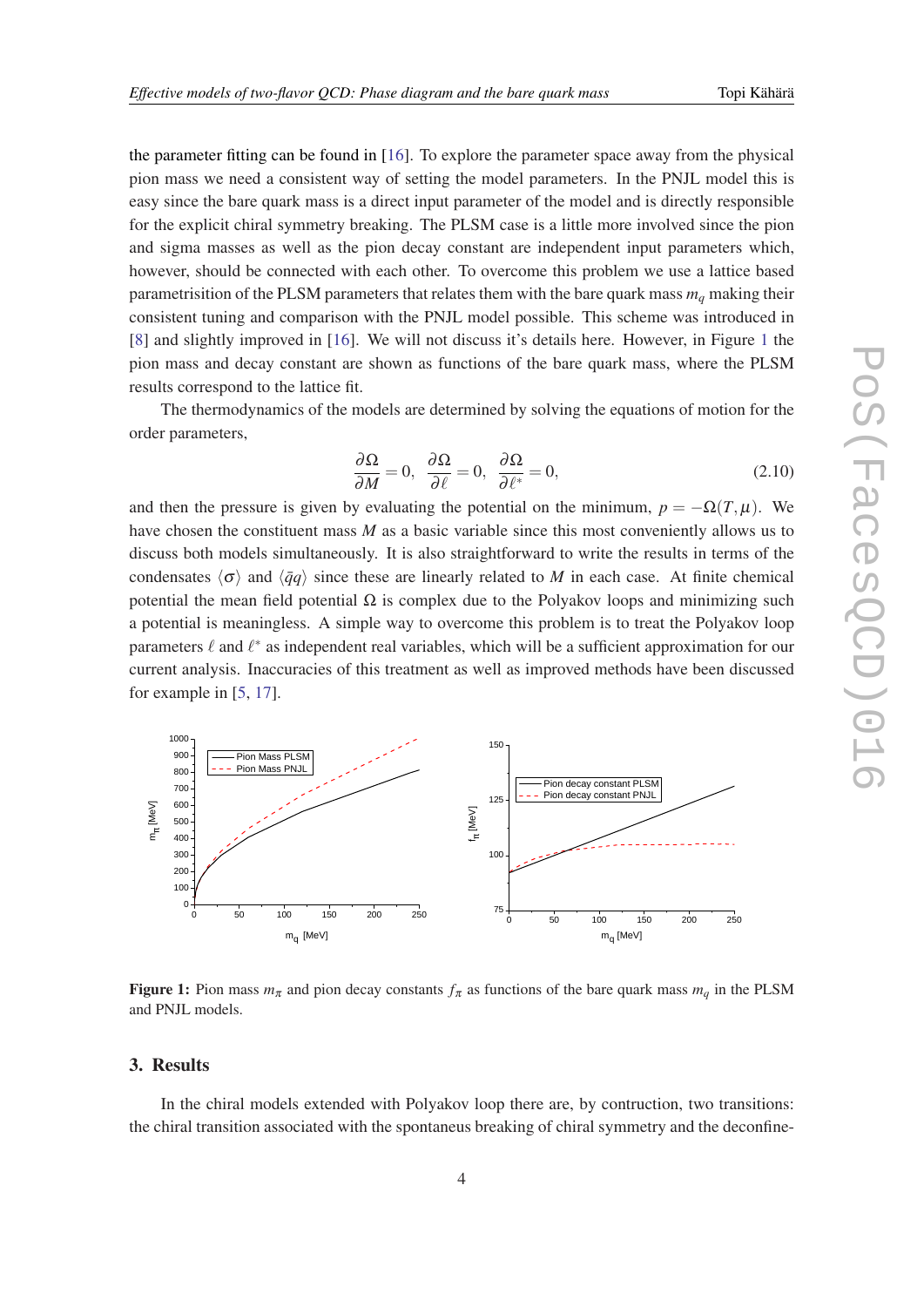ment transition described by the Polyakov loop. The transitions can be studied through their order parameters, the constituent mass *M* and the Polyakov loop  $\ell$ . One can assign to both transitions their own pseudo-critical temperatures. The definition of such pseudo-critical temperature, however, is vague especially in the regions where the transition is a crossover and the order parameter shifts continuously. Since this is the case over large portion of the  $(T, \mu)$ –plane, in this work we primarily define the transition temperature as the temperature at which the temperature derivative of the order parameter has a maximum. Even this definition has some problems, since in some cases the derivative has several local maxima indicating rapid changes at several different temperatures. The critical temperature is identified with the maximum at which the change in the absolute value of the corresponding order parameter is largest. Alternatively one could use the susceptibilities to define the critical temperature.

#### 3.1 The chiral phase diagram and the critical point

The chiral transition can be determined by finding the temperature corresponding to the fastest change in the constituent quark mass  $M$  at fixed chemical potential  $\mu$  (or vice versa). This transition temperature corresponds in most cases to the temperature at which the constituent mass drops below 50% of its vacuum value, only at large  $m_q$  and  $\mu$  does the fastest change occur at a different temperature than the one where the decrease in the absolute value of the constituent mass takes place. Figure [2](#page-5-0) shows the chiral transition lines in the  $(T, \mu)$ –plane for different quark masses for both models; also the critical points are shown. The critical points indicate the points where a line of first order (discontinuous) transitions ends and turns into a crossover (continuous).

As seen in Figure [2](#page-5-0), the qualitative features of the phase diagrams in the two models are very similar: As the quark mass rises, the area under the transition line expands and the critical point moves towards larger  $\mu$ . The quantitative difference in the transition temperature between the models is below 15% for the shown quark masses. However, the critical points appear to behave differently in the models especially at large values of *mq*.

In PLSM the critical point is not present for the four largest quark masses in Figure [2](#page-5-0) and the transition is a crossover throughout the  $(T, \mu)$ –plane. For the physical quark mass our result is consistent with [[12\]](#page-9-0) and [[14\]](#page-9-0), although both exhibit higher temperatures for the critical point. We also studied PLSM without the vacuum term  $(2.8)$  and found that in that case the critical point disappears also at the low  $m_q$  region, but now from the other end of the transition line, leaving the transition first order across the whole  $(T, \mu)$ –plane. A similar result for a three flavour linear sigma model has been obtained in [\[18\]](#page-9-0), where the vacuum term has also been omitted. We note that in PLSM with the fermion vacuum term the value of  $m<sub>\pi</sub>$  above which there is no critical point is similar to [\[19](#page-9-0)].

In the PNJL case the critical points are present for all quark masses shown in Figure [2](#page-5-0) and the transitions near zero chemical potential remain crossovers. In high  $\mu$  region the temperature of the critical point starts to rise again when going to larger quark masses and does not disappear as in the PLSM case. A similar effect has been observed in [\[17](#page-9-0)], where a saturation of the critical point temperature was mentioned and attributed to a diquark dominated phase. Since our work does not include diquark degrees of freedom, we conclude that the behaviour of the critical point at large quark masses is a more generic feature of the model. Also for two flavor QCD, a model calculation [[20\]](#page-9-0) using the Cornwall-Jackiw-Tomboulis effective potential in the improved-ladder approxima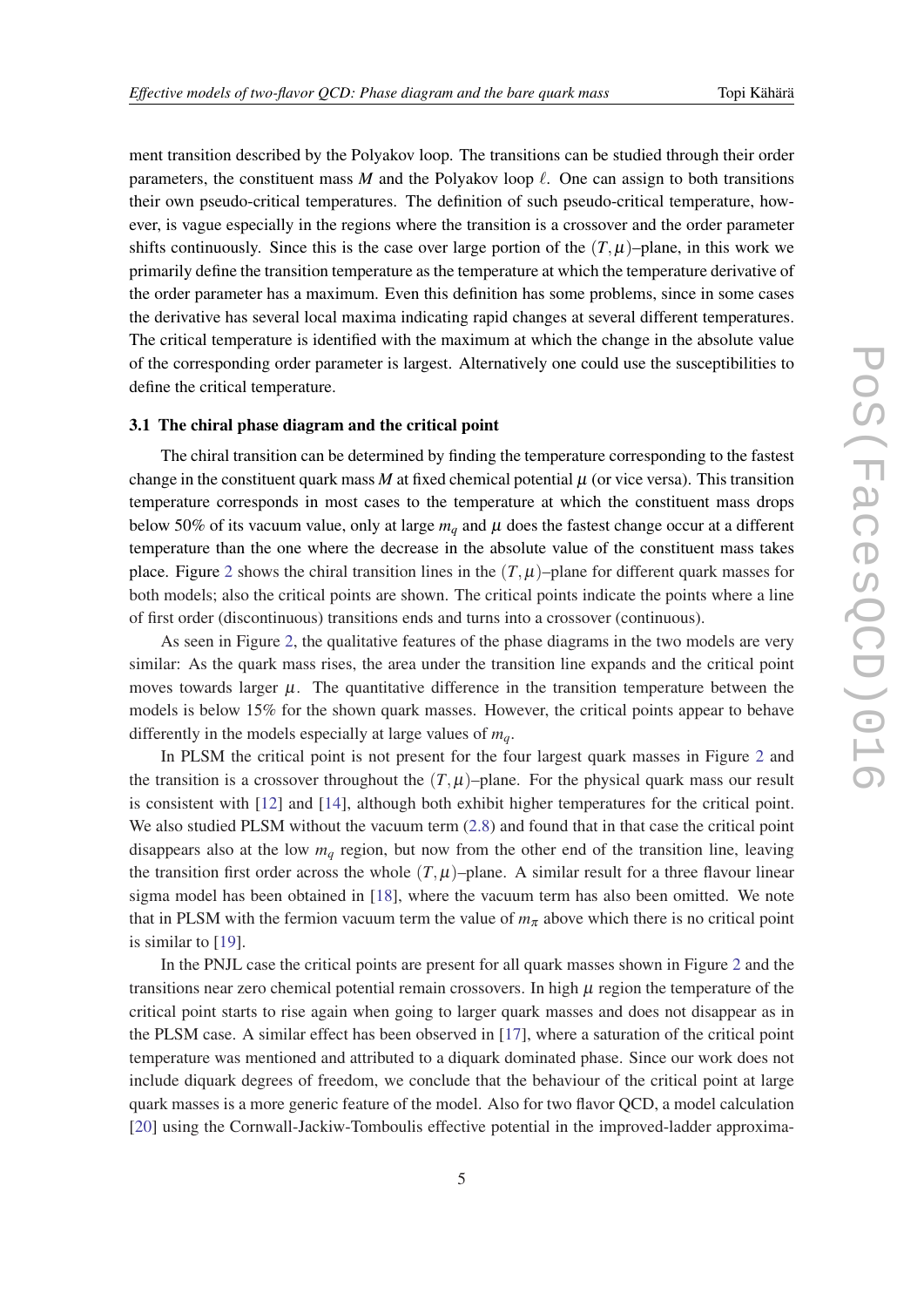<span id="page-5-0"></span>tion exhibits very similar  $m_q$  dependence of the critical point: the minimum  $T_c(\mu)$  appears at nearly the same values of  $m_q$  in [[20\]](#page-9-0) as in our analysis of the PNJL model, although the temperatures of the critical points vary clearly more in the PNJL model.

It has been suggested in beyond mean field calculations e.g. [\[19](#page-9-0)] and [\[21\]](#page-9-0), that there might be, especially at small quark masses, multiple critical points in the  $(T, \mu)$ –plane. We, however, found no evidence in either model to suggest that this is the case. In our previous work [\[8\]](#page-9-0) we noted that at large quark masses the PLSM transition was first order at  $\mu = 0$  giving some credence to the idea of multiple critical points at large quark masses. As mentioned in the previous paragraph and evident from Figure 2, this is not the case in our present work and the first order transition at  $\mu = 0$ observed in [[8](#page-9-0)] was caused by the overestimation of the nucleon mass *M<sup>N</sup>* at large pion masses and the resulting overestimation of the coupling *g*. In this work with a more precise formula for the nucleon mass as well as the inclusion of the vacuum term ([2.8](#page-2-0)) in the potential, the transition is a crossover for all quark masses.



Figure 2: The chiral phase diagrams of the models for several quark masses. The solid curves indicate a first order (discontinuous) transition with the critical endpoints marked by squares. Left: PLSM Right: PNJL

#### 3.2 The deconfinement transition

The deconfinement of the system is quantified by the Polyakov loop order parameter  $\ell$  and its conjugate  $\ell^*$ , which we treat as independent real variables. As with the chiral transition the transition temperatures could be determined locating the maxima of the temperature derivatives. However, as noted in our previous works [[10,](#page-9-0) [8](#page-9-0), [16\]](#page-9-0) there are some problems associated with this choice. To avoid these problems we use the absolute value of the Polyakov loop to define the transition and since the Polyakov loop order parameters  $\ell$  and  $\ell^*$  obtain, with our choice of potential, values roughly from 0 to 1, we choose the values  $\ell = 1/2$  and  $\ell^* = 1/2$  as indicators when the system turns from a mostly confined state to a mostly deconfined state, bearing in mind that the transition is a crossover. To further simplify the analysis and readability of the figures we will, since  $\ell$  and  $\ell^*$  do not coincide at finite  $\mu$ , define single deconfinement transition temperature as the average of the transition temperatures determined by  $\ell = 1/2$  and  $\ell^* = 1/2$ .

In Figures [3](#page-6-0) and [4](#page-6-0) the averaged deconfinement transition lines are shown for the physical quark mass  $m_q \approx 5$  MeV and a larger quark mass  $m_q = 50$  MeV along with the corresponding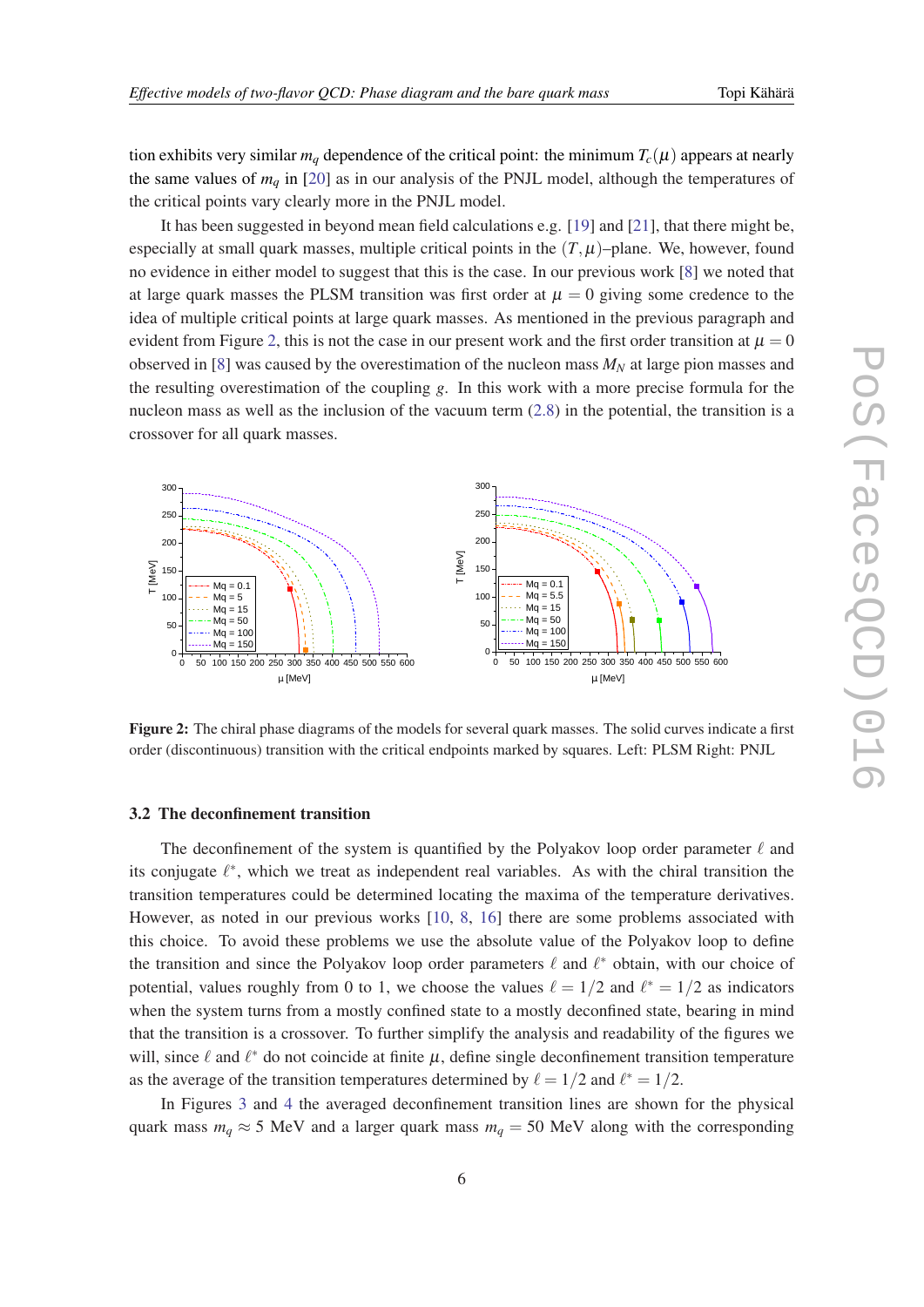<span id="page-6-0"></span>chiral transitions. The first observation is that, defined this way, the deconfinement transition is independent of the chiral model and also of the amount of explicit chiral symmetry breaking i.e. the quark mass. This means that tuning the Polyakov potential, so that one obtains a coincidence of the deconfining and chiral transitions for one chiral model and a specific quark mass, will not give the same outcome in other cases. Furthermore, the deconfinement transition line,  $T_{c,\text{dec}}(\mu)$ , depends only very weakly on  $\mu$ . This means that deconfinement and chiral restoration can be made to coincide only at  $\mu = 0$ . However, on the basis of symmetries one does not expect deconfinement and chiral restoration to become independent at finite  $\mu$ . Hence one is led to study possible  $\mu$ dependence in the Polyakov loop potential.



Figure 3: The phase diagrams of the models at the physical point  $m_q \approx 5$  MeV with no explicit  $\mu$ – dependence in the Polyakov potential. The solid line is the chiral transition and the dashed line the deconfinement transition. The dotted lines correspond to quark number densities of 1 fm<sup>-3</sup> and 2 fm<sup>-3</sup>. Left: PLSM Right: PNJL.



Figure 4: The phase diagrams of the models at  $m_q = 50$  MeV with no explicit  $\mu$ –dependence in the Polyakov potential. The solid line is the chiral transition and the dashed line the deconfinement transition. The dotted lines correspond to quark number densities of 1 fm<sup>-3</sup> and 2 fm<sup>-3</sup>. Left: PLSM Right: PNJL.

To illustrate the effects of  $\mu$ –dependence of the Polyakov potential on the deconfinement transition, we adopt the formulation from [\[9\]](#page-9-0) with the following modifications: In [[9](#page-9-0)] the  $\mu$ dependence of the Polyakov potential was through the critical temperature  $T_0$ , which could be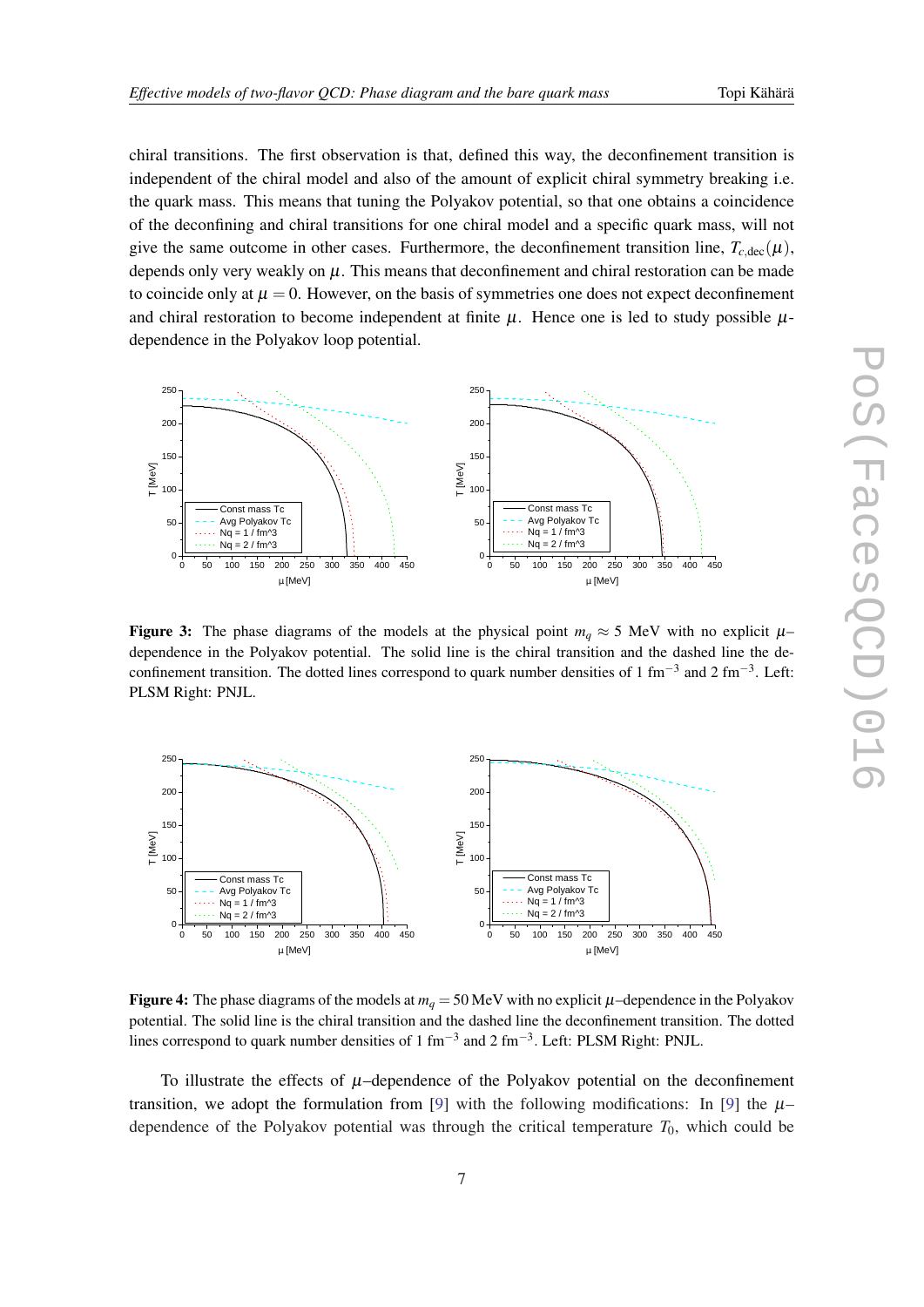described by the following parametrization

200

250

$$
T_0(\mu) = T_\tau e^{-1/(\alpha_0 b(\mu))},\tag{3.1}
$$

with the coefficient  $b(\mu)$  depending on the number of colors, massless flavors and the chemical potential. The parameters  $\alpha_0$  and  $T_\tau$  are fixed to reproduce the  $N_f = 0$  lattice results. Details and parameter values can be found in [[16\]](#page-9-0).

The phase diagrams obtained using the  $\mu$ –dependent Polyakov potential are shown in Figures 5 and 6. The deconfinement transition now appears very different: The main new feature is that the deconfinement temperature follows the chiral restoration critical temperature more closely. As lattice indicates [\[22](#page-9-0)], the deconfinement phase transition and chiral symmetry restoration occur at comparable temperatures at  $\mu = 0$ . If this feature was seen to persist also at finite  $\mu$ , it would lend strong support for  $\mu$ -dependent Polyakov loop potential.

200

250

0 50 1 00 1 50 200 250 300 350 400 450  $0 + \overline{\phantom{a}}$  $50 - -$  Avg Polyakov Tc  $\mathcal{C}$ 100 150 Const mass Tc  $Na = 1 / fm^{3}$  $Nq = 2 / fm$ <sup>2</sup>  $\vdash$  $\sum_{k=1}^{\infty} 100 \sum\limits_{\mathfrak{G}}$  i µ [MeV] 0 50 1 00 1 50 200 250 300 350 400 450  $0 +$   $50 - -$  Avg Polyakov Tc  $\begin{bmatrix} 50 \\ -1 \end{bmatrix}$ 100 150  $\vdash$  $\sum_{100}$  - $\sum\limits_{\mathfrak{G}}$ µ [MeV] Const mass Tc  $Nq = 1 / fm \sim$ 3  $Nq = 2 / fm$ **Figure 5:** The phase diagrams of the models at the physical point  $m_q \approx 5$  MeV with a  $\mu$ –dependent Polyakov

potential. The solid line is the chiral transition and the dashed line the deconfinement transition. The dotted lines correspond to quark number densities of 1 fm<sup>-3</sup> and 2 fm<sup>-3</sup>. Left: PLSM Right: PNJL (Color online)



Figure 6: The phase diagrams of the models at  $m_q = 50$  MeV with a  $\mu$ -dependent Polyakov potential. The solid line is the chiral transition and the dashed line the deconfinement transition. The dotted lines correspond to quark number densities of 1 fm<sup>-3</sup> and 2 fm<sup>-3</sup>. Left: PLSM Right: PNJL (Color online)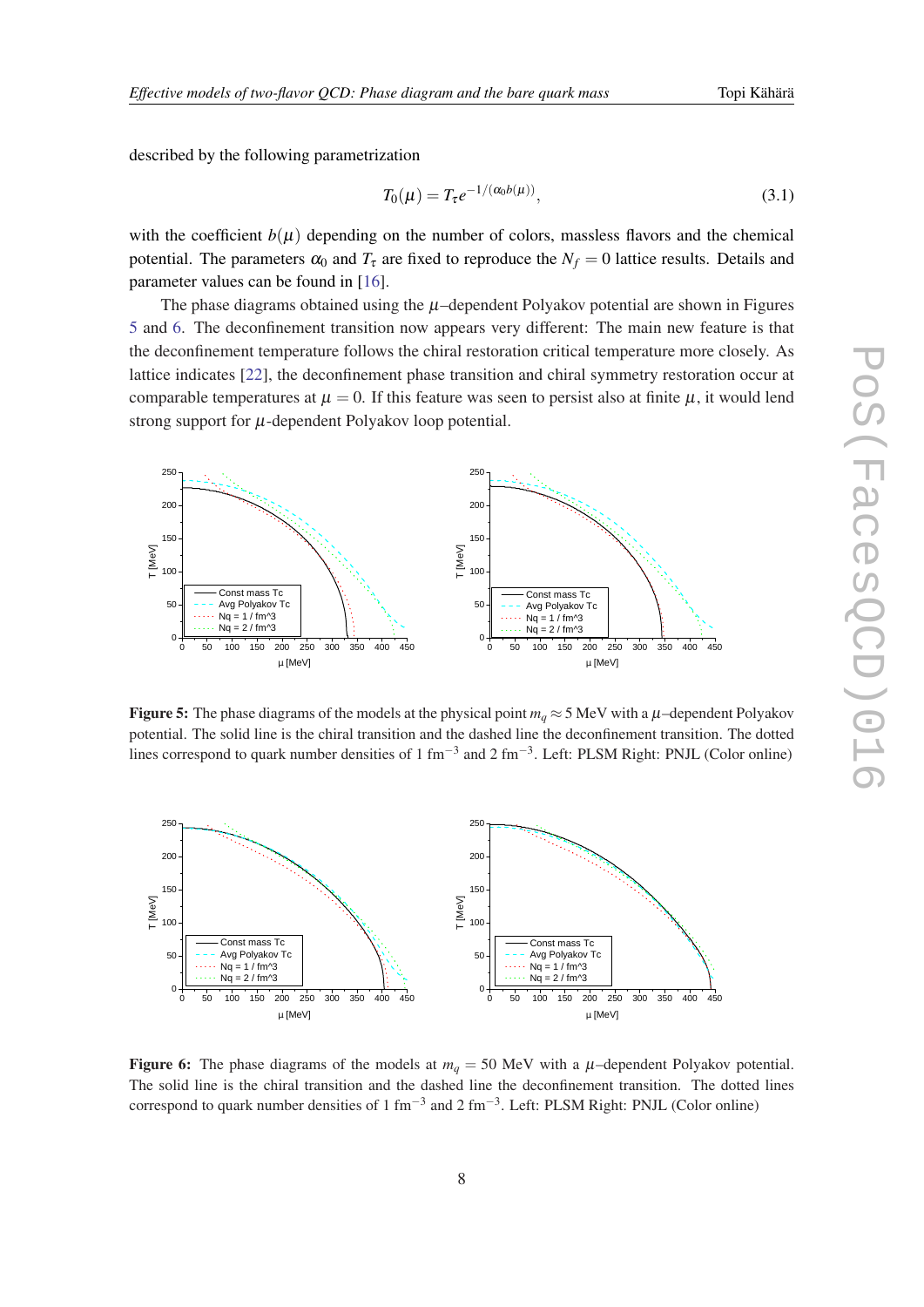#### <span id="page-8-0"></span>4. Conclusions

We have considered the  $(T, \mu)$ – phase diagram of two-flavor QCD in effective models which take into account both chiral degrees of freedom relevant for the restoration of the chiral symmetry and Polyakov loop relevant for deconfinement. Earlier these studies have been performed by constraining these models to reproduce the physical vacuum, in the two flavor case essentially determined by the bare quark mass  $m_q = m_u = m_d$  (or alternatively by the pion mass  $m_\pi$ ). We have relaxed this assumption and treated  $m_q$  as a free parameter of the model in order to study how the explicit chiral breaking manifests in the thermodynamics.

We considered, side by side, two different models PNJL and PLSM which differ by the choice of the effective realization for the chiral sector. In earlier studies these two models have been shown to lead to qualitatively similar results for the thermodynamics both at finite temperature and density; the main quantitative difference has been shown to be in the location of the critical point in the  $(T, \mu)$ – phase diagram. In this paper we have shown that, as a function of  $m_q$ , a qualitative difference arises: while in PNJL model the critical point exists for any *mq*, in PLSM model the critical point exists only for a range of values of  $m_q$ . In both models we find, for any  $m_q$ , at most one critical point in contrast to the results in [\[19](#page-9-0)] and [[21\]](#page-9-0), where multiple critical points were observed for LSM model at non-physical values of the pion mass.

Concerning the deconfinement transition in these models, we conclude that in order to achieve coincidence of the chiral and deconfinement transitions thoughout the  $(T, \mu)$ – plane, one has to include a  $\mu$ –dependence to the Polyakov sector. We also find that the renormalization group motivated form for this dependence introduced in [\[9\]](#page-9-0) may lead to a total coincidence of the two transitions across the whole  $(T, \mu)$ – plane.

#### Acknowledgments

The financial support for T.K. from the Väisälä foundation is gratefully acknowledged.

### References

- [1] A. Mocsy, F. Sannino and K. Tuominen, Phys. Rev. Lett. **92**, 182302 (2004) [arXiv:hep-ph/0308135]; A. Mocsy, F. Sannino and K. Tuominen, JHEP 0403, 044 (2004) [arXiv:hep-ph/0306069]; A. Mocsy, F. Sannino and K. Tuominen, Phys. Rev. Lett. 91, 092004 (2003) [arXiv:hep-ph/0301229].
- [2] F. Sannino and K. Tuominen, Phys. Rev. D 70, 034019 (2004) [arXiv:hep-ph/0403175].
- [3] K. Fukushima, Phys. Lett. B 591, 277 (2004) [arXiv:hep-ph/0310121]; K. Fukushima, Phys. Rev. D 68, 045004 (2003) [arXiv:hep-ph/0303225]; K. Fukushima, Phys. Lett. B 553, 38 (2003) [arXiv:hep-ph/0209311].
- [4] C. Ratti, M. A. Thaler and W. Weise, Phys. Rev. D 73, 014019 (2006) [arXiv:hep-ph/0506234]; C. Ratti, S. Roessner and W. Weise, Phys. Lett. B 649 (2007) 57 [arXiv:hep-ph/0701091].
- [5] S. Roessner, T. Hell, C. Ratti and W. Weise, Nucl. Phys. A 814 (2008) 118 [arXiv:0712.3152 [hep-ph]].
- [6] M. Ciminale, G. Nardulli, M. Ruggieri and R. Gatto, Phys. Lett. B 657 (2007) 64 [arXiv:0706.4215 [hep-ph]].